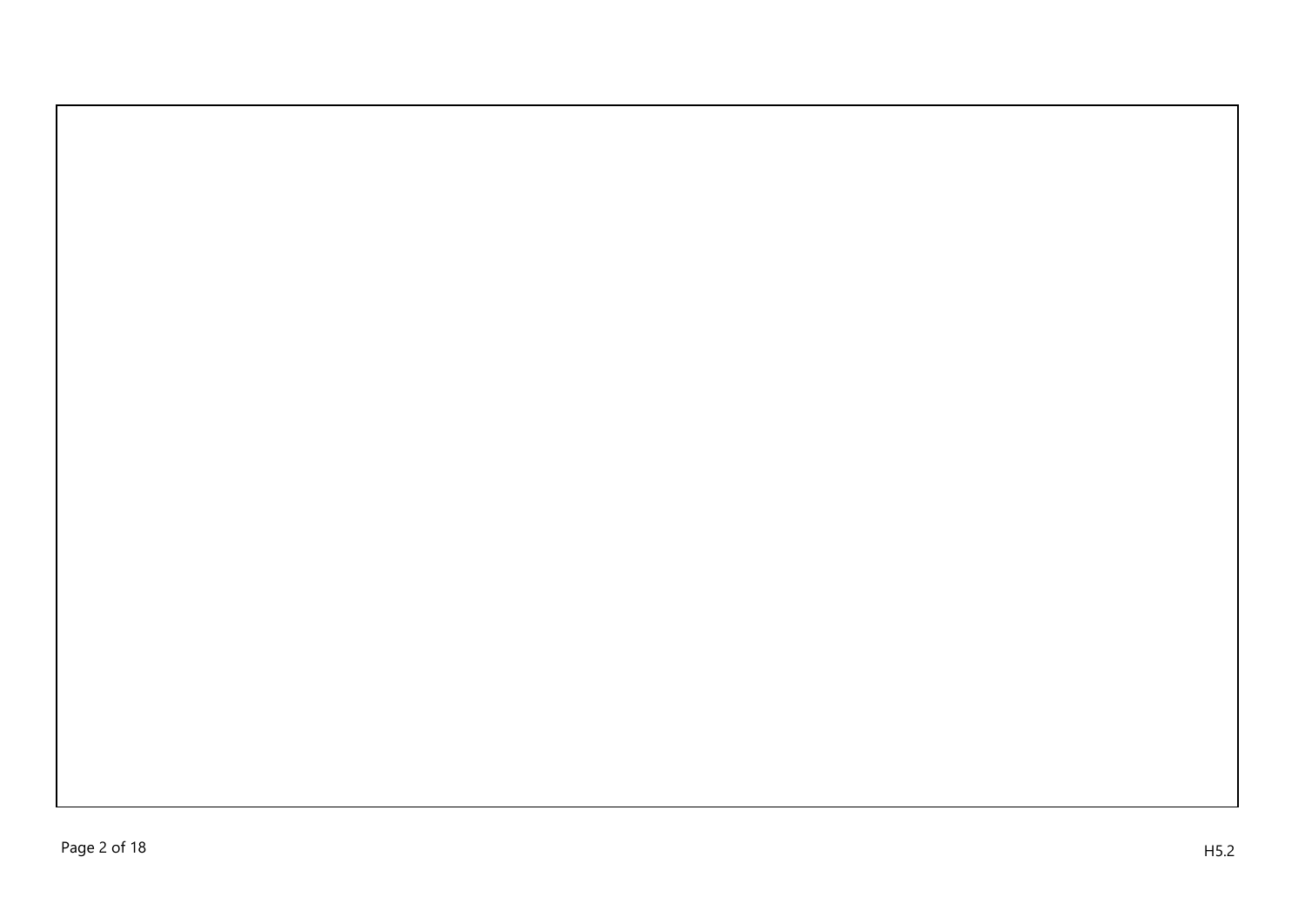| #              | Island           | House Name           | Name                      | Sex       | National ID | ، ه ، پر <u>ه</u>                        | ىئرىتر                                                    |
|----------------|------------------|----------------------|---------------------------|-----------|-------------|------------------------------------------|-----------------------------------------------------------|
|                | AA. Feridhoo     |                      |                           |           |             |                                          |                                                           |
|                | AA. Feridhoo     | Nooreege             | Fathimath Mohamed         | F         | A140715     | دو<br>سرسری                              | و د د دره د د                                             |
|                | AA. Rasdhoo      |                      |                           |           |             |                                          |                                                           |
| 2              | AA. Rasdhoo      | Morning Sun          | Mohamed Sanoon            | M         | A002448     | ئۇ بىر بىرى <b>س</b> ىر كەنگە            | سەمىرىر<br>و ر ه ر د<br><del>و</del> بر پر <del>و</del> ر |
|                | B. Dharavandhoo  |                      |                           |           |             |                                          |                                                           |
| 3              | B. Dharavandhoo  | Mars                 | Sumayya Naseem            | F         | A356411     | ۇ شە                                     | شرەرە ئىرسو                                               |
| B. Dhonfan     |                  |                      |                           |           |             |                                          |                                                           |
| $\overline{4}$ | B. Dhonfan       | Annaarugasdhoshuge   | Azleem Ahmed              | M         | A245589     | ر ۵ پر ۶ ر ۵ پر ۶<br>پرسرسربری سوترس     | رەپورە ئەرەپى<br>ئەنەبەرە ئەرەپەر                         |
| 5              | B. Dhonfan       | Fazeenaa Manzil      | Ali Lishaan               | M         | A245932     | ۇ <sub>ئې</sub> ئ <sup>ى</sup> ر ئىشى ئى |                                                           |
|                | B. Eydhafushi    |                      |                           |           |             |                                          |                                                           |
| 6              | B. Eydhafushi    | Honey Season         | Mohamed Hameez            | ${\sf M}$ | A151390     | ائەمەر<br>——————                         | ورەر در دې                                                |
| B. Kendhoo     |                  |                      |                           |           |             |                                          |                                                           |
| 7              | B. Kendhoo       | <b>Beauty Garden</b> | Adam Nazim                | M         | A120230     | ەرمىي ئىسى مىلى<br>مەنبە ئىسى            | پوره ش <sub>خ</sub> ور<br>مر <i>در سر<sub>خ</sub>و</i> ر  |
|                | B. Thulhaadhoo   |                      |                           |           |             |                                          |                                                           |
| 8              | B. Thulhaadhoo   | Guraha               | Ihusaan Ilyas             | M         | A107762     | ح مربر<br>مح <b>س</b> رتر                | ورقستهر ووثره                                             |
| 9              | B. Thulhaadhoo   | Meezaan              | Amathulla Khathim         | M         | A257228     | حەي تىر                                  | برزة الله بمحمود                                          |
|                | Dh. Maaenboodhoo |                      |                           |           |             |                                          |                                                           |
| 10             | Dh. Maaenboodhoo | Beach Side           | Haaris Khalidh            | M         | A214083     | ھەمجەسىم دې                              | يمرة المعرقر                                              |
| F. Bilehdhoo   |                  |                      |                           |           |             |                                          |                                                           |
| 11             | F. Bilehdhoo     | Mueen Aazaad         | Mueen Mohamed             | ${\sf M}$ | A235433     | ج پ <i>ېر مرگ</i> ځ تر                   | ور ورەر د                                                 |
|                | GA. Kolamaafushi |                      |                           |           |             |                                          |                                                           |
| 12             | GA. Kolamaafushi | Irushada Manzil      | Fathimath Miduhath Mufeed | F         | A301732     | ىر بر شەئىرى سى بى                       |                                                           |
| $ 13\rangle$   | GA. Kolamaafushi | Olhuginage           | Aishath Rishtha           | F         | A307034     | پر دی سری                                |                                                           |
| GA. Vilingili  |                  |                      |                           |           |             |                                          |                                                           |
| 14             | GA. Vilingili    | Mirusmaage           | Ibrahim Hassan            | M         | A056566     | د برگ دی.<br>د برگستری                   | مەھرىرو بەسەس                                             |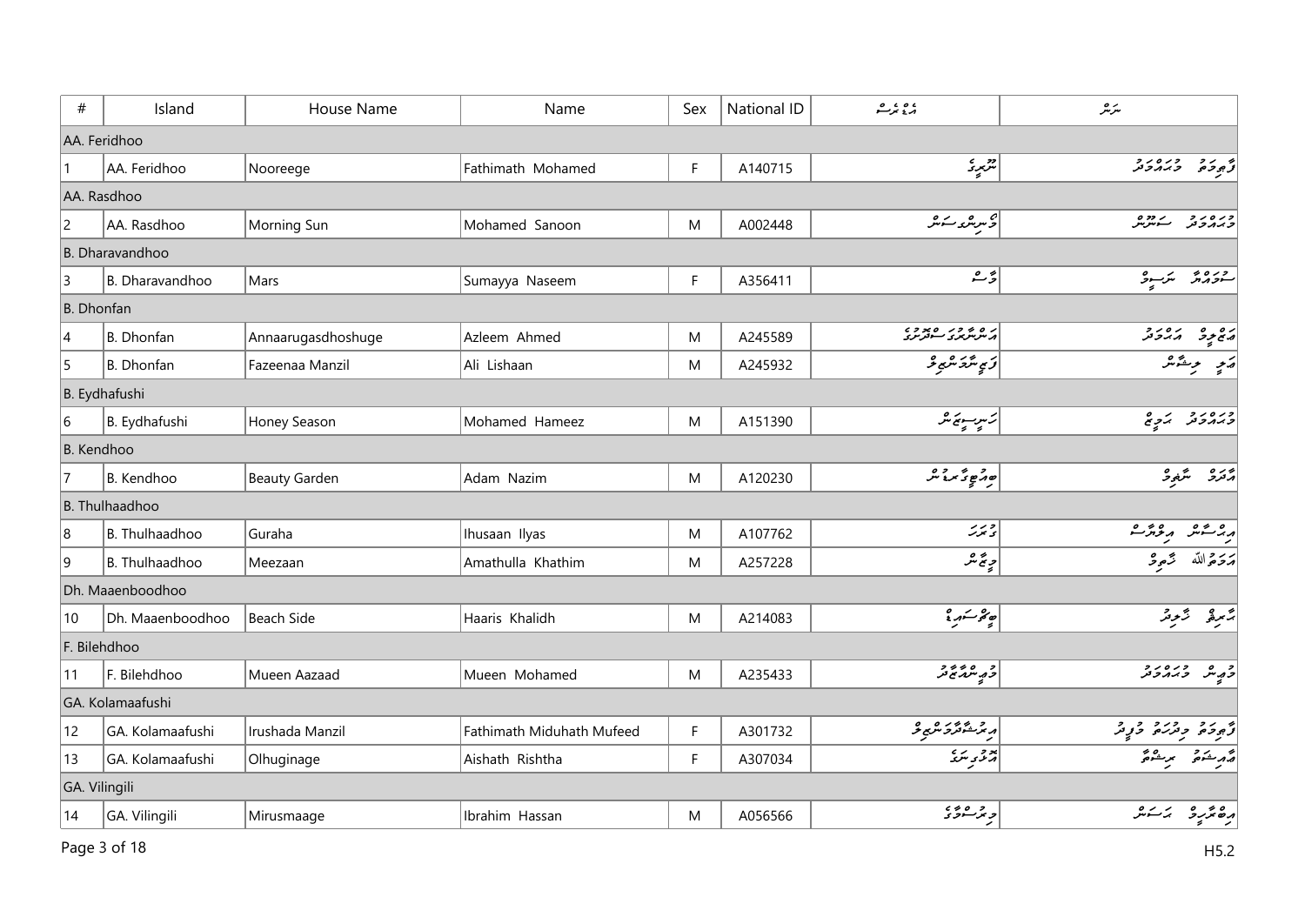|           | GDh. Fiyoaree  |                            |                        |   |         |                                           |                                             |
|-----------|----------------|----------------------------|------------------------|---|---------|-------------------------------------------|---------------------------------------------|
| 15        | GDh. Fiyoaree  | Abhareege                  | Ahmed Yaugoob          | M | A300089 | پره ئر سره                                | גפגר גרדר                                   |
|           | GDh. Gadhdhoo  |                            |                        |   |         |                                           |                                             |
| 16        | GDh. Gadhdhoo  | Anbareege                  | Mohamed Nadheem        | M | A010694 | بر مر <sub>ک</sub> تعری <sub>ک</sub>      |                                             |
| 17        | GDh. Gadhdhoo  | Thinfiya                   | Jailam Nizar           | M | A298325 | ويثندير                                   | 2007 - 1999<br>2007 - 1999<br>2007 - 1999   |
|           | GDh. Madaveli  |                            |                        |   |         |                                           |                                             |
| 18        | GDh. Madaveli  | Happy                      | Muthasim Abdul Muhsin  | M | A297607 | ترممچ                                     | وور - ه - ده وه وو.<br>حصوب د - صفر د در سر |
| 19        | GDh. Madaveli  | Vaarey Villa               | Farid Mohamed          | M | A123648 | ۇ ب <sub>ىئىم</sub> و ئىچە                | و دره دره                                   |
|           | GDh. Vaadhoo   |                            |                        |   |         |                                           |                                             |
| 20        | GDh. Vaadhoo   | Adhunge                    | Thuhufa Ibrahim        | F | A252699 | پر و ه پ                                  | $5 - 2 - 3 - 5$                             |
| 21        | GDh. Vaadhoo   | Adhunge                    | Khalisa Ibrahim        | F | A303326 | ەر دەپ                                    | توبة مقترة                                  |
| 22        | GDh. Vaadhoo   | Giritee Villa              | Faris Mohamed          | M | A298764 | <sub>ى</sub> بر ھ <sub>ا</sub> بۇ         | وٌ پرت وره د و                              |
|           | Gn. Fuvahmulah |                            |                        |   |         |                                           |                                             |
| 23        | Gn. Fuvahmulah | Dhadimagu. Badimirusge     | Ibrahim Mohamed Didi   | M | A003589 | لمَدوح <sup>و</sup> ، گاوچر شوی           | رە ئرىرە بەر ئەر ئورىر                      |
| 24        | Gn. Fuvahmulah | Dhiguvaandu. Munich        | Mohamed Moosa          | M | A280975 | مرد ځاسه به او د مربو                     | ورەرو دوغ                                   |
| 25        | Gn. Fuvahmulah | Dhoodigan. Arimatheege     | Aishath Anoosha Jameel | F | A276591 | أفرو كالله المبرخامي                      | مەر شىم كەنترىش قاچ ك                       |
| 26        | Gn. Fuvahmulah | Funaadu. Lozent            | Mohamed Azleen         | M | A160806 | و پرې سوي پره<br>بوسرو سوچ                | ورەرو رەپ                                   |
| 27        | Gn. Fuvahmulah | Funaadu. Ofeeliyaa         | Rasheed Ismail         | M | A005700 | و م <sup>ی د</sup> ېم د برخه د            | بمنصور برسفوه وعجموهم                       |
| 28        | Gn. Fuvahmulah | Maadhadu. Smaashin         | Afsheen Ibrahim        | M | A283063 | ۇرۇ، سۇڭسىر                               | أروحية مقتررة                               |
| 29        | Gn. Fuvahmulah | Maalegan. Thashimushige    | Ibrahim Abdulla        | M | A277304 | ويره وتردم                                | مەھەمگە ئەھەمراللە                          |
| 30        | Gn. Fuvahmulah | Miskihmagu. Dhakadhaamaage | Mohamed Ahmed          | M | A280263 | و سه ۱۶۷۵ در ۱۶۶۶<br>د سره دی تر ۱۶۶ تروی | ورەرو رەرو<br><i>ב</i> بەرۈنر <b>ب</b> ەر   |
| 31        | Gn. Fuvahmulah | Miskihmagu. Snow White     | Abdulla Ahmed          | M | A279997 | C CO CO CO C                              | رە قراللە بەر دىر                           |
|           | HA. Hoarafushi |                            |                        |   |         |                                           |                                             |
| 32        | HA. Hoarafushi | Falhoamaage                | Hussain Irushad        | M | A260041 | رەپ<br>ۋىزىرى                             | برسكريش ويرتثقن                             |
| HA. Kelaa |                |                            |                        |   |         |                                           |                                             |
| 33        | HA. Kelaa      | Chabeyleege                | Aishath Hushama        | F | A268676 | ري په<br>کوه تړ د                         | ۇر شۇم باشگە                                |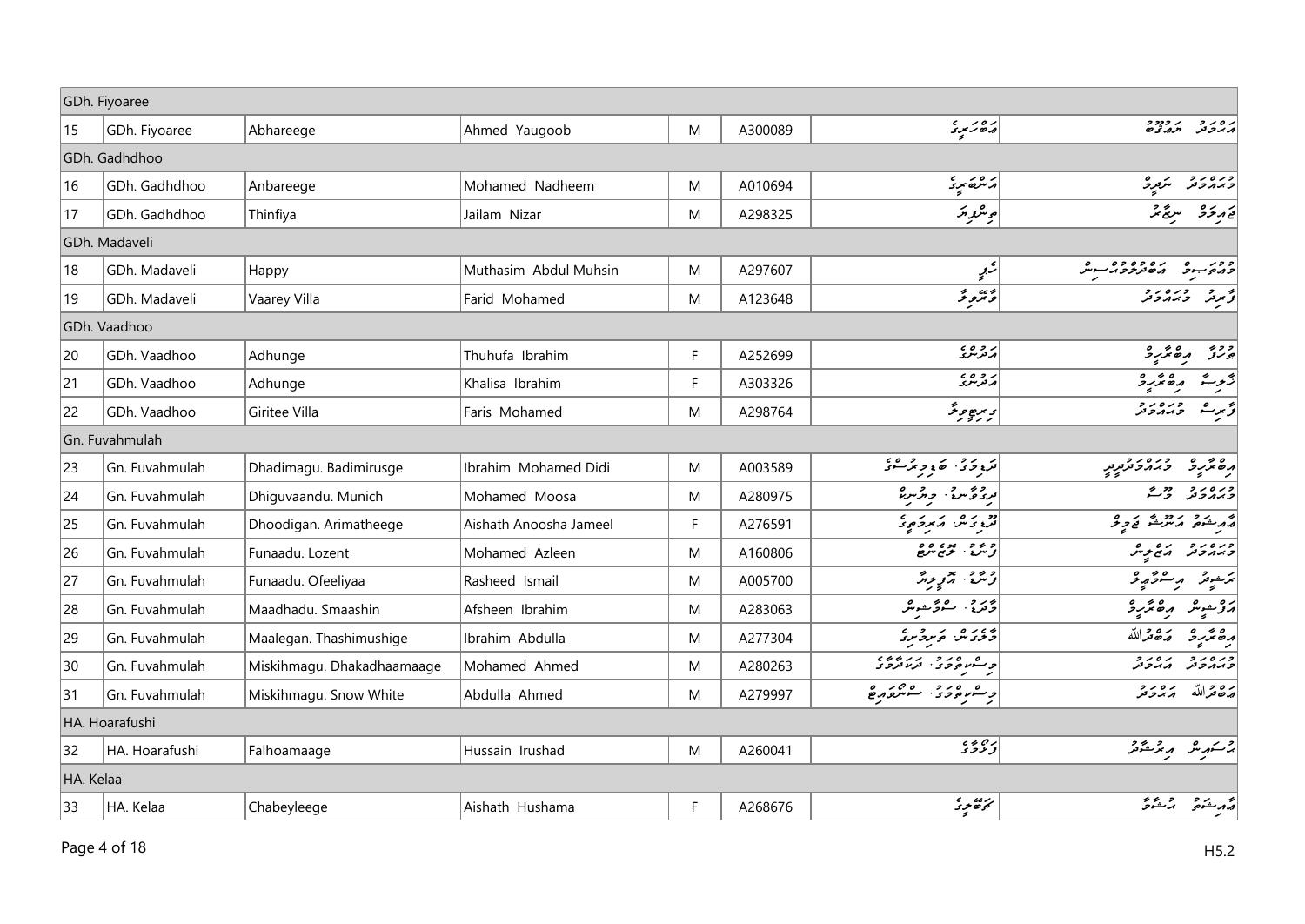| 34 | HA. Kelaa           | Thoshimatheege   | Nishama Ahmed          | F         | A078242 | پر<br>حومرچرمو <sup>چ</sup>                   | الرستون المرور و المراجعة<br>المرستون المراجعة                               |
|----|---------------------|------------------|------------------------|-----------|---------|-----------------------------------------------|------------------------------------------------------------------------------|
| 35 | HA. Kelaa           | Yaagoothuge      | Ali Musaaid            | M         | A288134 | ږ د د د د<br>پر د ه ي                         | أوسم والمستمرض                                                               |
|    | HA. Maarandhoo      |                  |                        |           |         |                                               |                                                                              |
| 36 | HA. Maarandhoo      | Carnation        | Adam Saleem            | ${\sf M}$ | A158343 | پە يەر يە<br>ئانترىشەنتر                      | پوره ستور <sup>ه</sup>                                                       |
|    | HA. Utheemu         |                  |                        |           |         |                                               |                                                                              |
| 37 | HA. Utheemu         | Hiyaavehi        | Fathimath Rifsa        | F         | A159975 | ىرەژچە بە                                     | ۋە ئەڭ بىرۇڭ                                                                 |
|    | HDh. Kulhudhuffushi |                  |                        |           |         |                                               |                                                                              |
| 38 | HDh. Kulhudhuffushi | Foniluboage      | Mohamed Abdulla        | M         | A233532 | اپو پیروه د<br>او سربره د                     | وره رو ره دالله                                                              |
| 39 | HDh. Kulhudhuffushi | Gadhage          | Mohamed Moosa          | M         | A139034 | ر ر ،<br>ى تىرى                               | ور ەر د<br>ت <i>ر</i> گەنزىر                                                 |
| 40 | HDh. Kulhudhuffushi | Parisge          | Ilham Abdulla          | M         | A046866 | ې <sub>مور</sub> ه په<br>بو موسسونه           | مرورة مكافرالله                                                              |
| 41 | HDh. Kulhudhuffushi | l Rani           | Ahmed Aboobakuru       | M         | A315643 | برسر                                          | נפני נמניי                                                                   |
| 42 | HDh. Kulhudhuffushi | Thikureethu      | Ahmed Abdul Gafoor     | M         | A235089 | ە ئەتىرە<br>ئىرىم                             | ג ס ג כ נגס כ ס ג בר כ<br>ג ג כ ב ג ה ה ש تو ב ל ב                           |
| 43 | HDh. Kulhudhuffushi | $ V$ illa        | Ibrahim Abdul Sathar   | M         | A241967 | حرقحر                                         | ם מים נפכס נפיב<br>גם מים גם מגביי את מים                                    |
|    | HDh. Kumundhoo      |                  |                        |           |         |                                               |                                                                              |
| 44 | HDh. Kumundhoo      | Araairu          | Najeebulla Hassan      | ${\sf M}$ | A231237 | مەئىيە بىر                                    | سَمِيحِ حُهُ اللّه مَ سَـرَ مَثَر                                            |
| 45 | HDh. Kumundhoo      | Orchidmaage      | Ibrahim Mohamed        | ${\sf M}$ | A232209 |                                               |                                                                              |
|    | HDh. Kurinbi        |                  |                        |           |         |                                               |                                                                              |
| 46 | HDh. Kurinbi        | Samaa            | Ahmed Nadheef          | M         | A225108 | سەۋ                                           | رەر پەرتو                                                                    |
|    | HDh. Makunudhoo     |                  |                        |           |         |                                               |                                                                              |
| 47 | HDh. Makunudhoo     | Dhebudhaaruge    | Nishreen Mohamed       | F         | A233762 | ے و بر و ے<br>تر <i>حہ تر</i> بر <sub>ک</sub> |                                                                              |
| 48 | HDh. Makunudhoo     | <b>Fair View</b> | Ibrahim Najah          | M         | A147421 | ومجمعره                                       | سرشو پر مرد دره در ور<br>سرشو پر مرد در در در در<br>دره تر پر در در در در در |
| 49 | HDh. Makunudhoo     | Gulisthaanuge    | Mohamed Zahir          | M         | A070563 | د و هو ده.<br>د مر شمو مرد                    |                                                                              |
| 50 | HDh. Makunudhoo     | Luxury           | Mohamed Jamsheed Ishaq | M         | A236768 | ره ر<br>حری تم س                              | ورەر و رەپ دەرەپەر                                                           |
|    | HDh. Nellaidhoo     |                  |                        |           |         |                                               |                                                                              |
| 51 | HDh. Nellaidhoo     | Finivaage        | Hussain Rameez         | ${\sf M}$ | A229121 | وسرة كا                                       | جام میں مرد ہے<br>ماسم مرد مرد ہے<br>ماسمبرد باسکویٹر                        |
| 52 | HDh. Nellaidhoo     | Paris            | Ibrahim Hussain        | M         | A132807 | ې<br>بوسر مشر                                 |                                                                              |
|    |                     |                  |                        |           |         |                                               |                                                                              |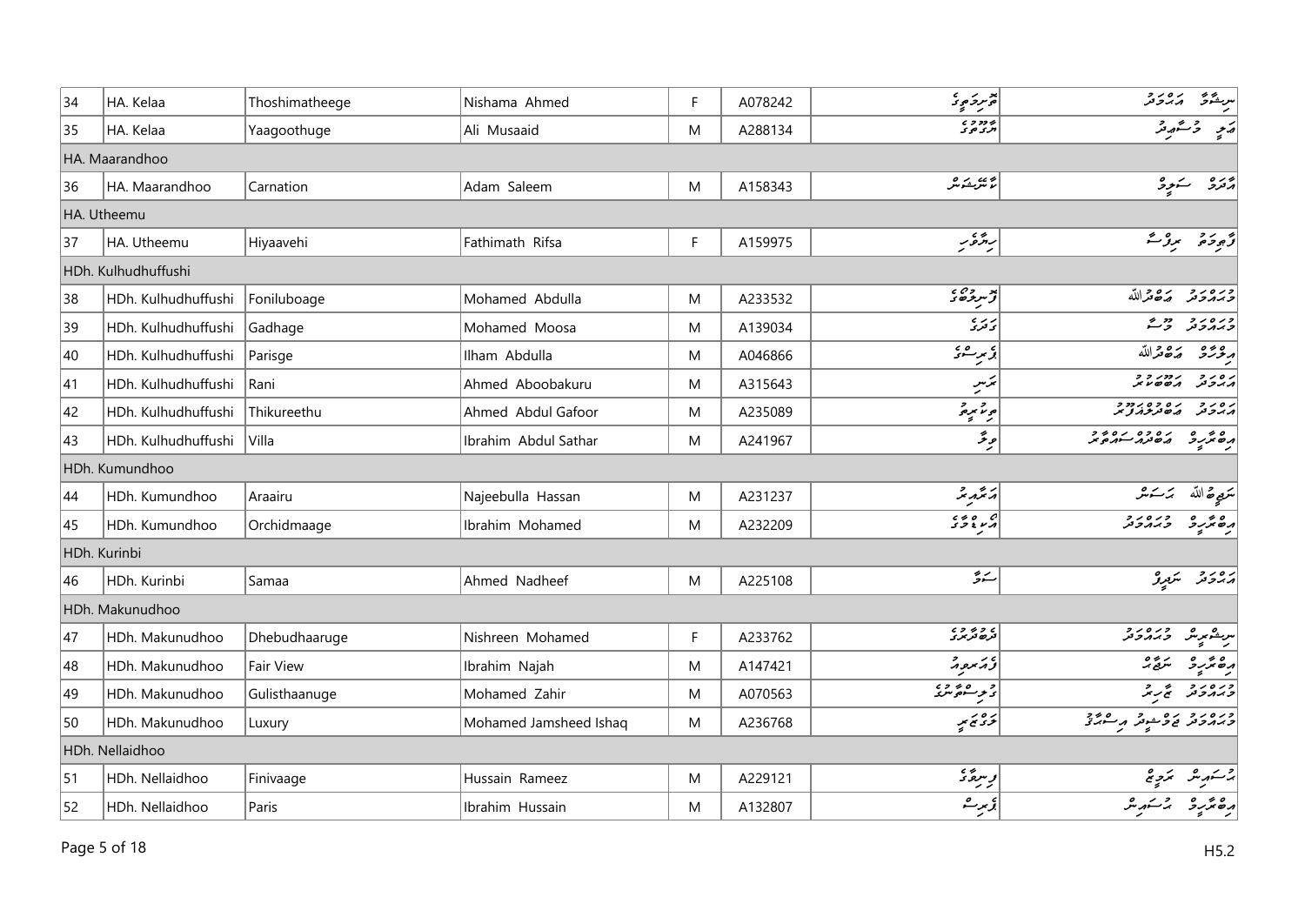| 53           | HDh. Nellaidhoo     | Paris            | Hussain Aslam     | M           | A150392 | ا <sub>ن</sub> گو مرے<br>م      | برسكر شراع ويره                                                                                                                                                                                                                                                                                                                                                                                                                                                                                |
|--------------|---------------------|------------------|-------------------|-------------|---------|---------------------------------|------------------------------------------------------------------------------------------------------------------------------------------------------------------------------------------------------------------------------------------------------------------------------------------------------------------------------------------------------------------------------------------------------------------------------------------------------------------------------------------------|
|              | HDh. Neykurendhoo   |                  |                   |             |         |                                 |                                                                                                                                                                                                                                                                                                                                                                                                                                                                                                |
|              | HDh. Neykurendhoo   | Fehivina         | Mohamed Wasif     | M           | A233199 |                                 | ورەرو ئەبدۇ                                                                                                                                                                                                                                                                                                                                                                                                                                                                                    |
| 54           |                     |                  |                   |             |         | ڈروبئر                          |                                                                                                                                                                                                                                                                                                                                                                                                                                                                                                |
|              | HDh. Nolhivaran     |                  |                   |             |         |                                 |                                                                                                                                                                                                                                                                                                                                                                                                                                                                                                |
| 55           | HDh. Nolhivaran     | Dhabumaa Villa   | Hamdhoon Mohamed  | M           | A226552 | ىرس <i>ىقۇ ئو</i> ق             | ر ס כפס פי פי פי<br>ג פנתיות וכי ג הפי ב                                                                                                                                                                                                                                                                                                                                                                                                                                                       |
| 56           | HDh. Nolhivaran     | Maavina          | Mohamed Ibrahim   | M           | A228953 | ۇ <sub>جوىتى</sub>              | כנהכת הפתיכ                                                                                                                                                                                                                                                                                                                                                                                                                                                                                    |
|              | HDh. Nolhivaranfaru |                  |                   |             |         |                                 |                                                                                                                                                                                                                                                                                                                                                                                                                                                                                                |
| 57           | HDh. Nolhivaranfaru | Beach Heaven     | Fathmath Gasim    | F           | A266749 | ەم ئەرەپە<br>ئەم                | توجوجو تخسو                                                                                                                                                                                                                                                                                                                                                                                                                                                                                    |
| 58           | HDh. Nolhivaranfaru | Beach Heaven     | Mohamed Nafiz     | M           | A393008 | ە ئەرەپەر<br>ئ                  | ورەرو شرح                                                                                                                                                                                                                                                                                                                                                                                                                                                                                      |
| 59           | HDh. Nolhivaranfaru | <b>Blue Reef</b> | Sakeena Gasim     | F           | A125985 | و دو ده<br>ن <i>ه م</i> حر پولو | سەر تەرەپىسى ئۆسىدۇ.<br>مەمۇرىي ئۆسىدۇر                                                                                                                                                                                                                                                                                                                                                                                                                                                        |
| 60           | HDh. Nolhivaranfaru | <b>Blue Reef</b> | Aishath Niuma     | F           | A267177 | ە دىر دە<br>ھۆسمەتى             |                                                                                                                                                                                                                                                                                                                                                                                                                                                                                                |
| 61           | HDh. Nolhivaranfaru | <b>Blue Reef</b> | Ahmed Imadh       | M           | A393009 | و دور ه<br>حومور                | $\begin{array}{cc} \hline \rule{0pt}{2.5ex} & \circ & \circ & \circ \\ \hline \rule{0pt}{2.5ex} & \circ & \circ & \circ \\ \hline \rule{0pt}{2.5ex} & \circ & \circ & \circ \\ \hline \rule{0pt}{2.5ex} & \circ & \circ & \circ \\ \hline \rule{0pt}{2.5ex} & \circ & \circ & \circ \\ \hline \rule{0pt}{2.5ex} & \circ & \circ & \circ \\ \hline \rule{0pt}{2.5ex} & \circ & \circ & \circ \\ \hline \rule{0pt}{2.5ex} & \circ & \circ & \circ \\ \hline \rule{0pt}{2.5ex} & \circ & \circ &$ |
| 62           | HDh. Nolhivaranfaru | Fithuroanuge     | Shaifulla Mohamed | M           | A225353 | وه ده ده                        |                                                                                                                                                                                                                                                                                                                                                                                                                                                                                                |
| 63           | HDh. Nolhivaranfaru | Zenith           | Khadheeja Idrees  | F           | A149721 | ې سره<br>م                      |                                                                                                                                                                                                                                                                                                                                                                                                                                                                                                |
| 64           | HDh. Nolhivaranfaru | Zenith           | Gasim Mohamed     | M           | A266747 | ې سرچ                           | <u>يتهرو الله وترورو ويدار المريد ويدار المريد ويدار المريد ويدار المريد ويدار المريد ويدار المريد ويدار المريد و</u><br>ترميد المريد ويدار ويدار ويدار ويدار ويدار ويدار ويدار ويدار ويدار ويدار ويدار ويدار ويدار ويدار ويدار ويدار                                                                                                                                                                                                                                                          |
| 65           | HDh. Nolhivaranfaru | Zenith           | Aishath Gasim     | $\mathsf F$ | A266759 | ې سرچ<br>م                      | ومرشوم تخ سوفر                                                                                                                                                                                                                                                                                                                                                                                                                                                                                 |
| K. Dhiffushi |                     |                  |                   |             |         |                                 |                                                                                                                                                                                                                                                                                                                                                                                                                                                                                                |
| 66           | K. Dhiffushi        | Vaijeheyge       | Mohamed Rifaam    | M           | A289236 | ر<br>ح د مع ر د                 | כנים ניביק<br>בגבביה יתצב                                                                                                                                                                                                                                                                                                                                                                                                                                                                      |
| K. Gaafaru   |                     |                  |                   |             |         |                                 |                                                                                                                                                                                                                                                                                                                                                                                                                                                                                                |
| 67           | K. Gaafaru          | Athamaage        | Hussain Mifthah   | M           | A289239 | ر ر » ><br>  پره د د            |                                                                                                                                                                                                                                                                                                                                                                                                                                                                                                |
| 68           | K. Gaafaru          | Rihiali          | Najula Naseem     | F           | A372929 | برر پر تر<br>ر                  |                                                                                                                                                                                                                                                                                                                                                                                                                                                                                                |
| K. Gulhi     |                     |                  |                   |             |         |                                 |                                                                                                                                                                                                                                                                                                                                                                                                                                                                                                |
| 69           | K. Gulhi            | New Star         | Ibrahim Athoof    | M           | A293342 | سرە ئەھمىر                      | ת בית כי החר                                                                                                                                                                                                                                                                                                                                                                                                                                                                                   |
|              | K. Kaashidhoo       |                  |                   |             |         |                                 |                                                                                                                                                                                                                                                                                                                                                                                                                                                                                                |
| 70           | K. Kaashidhoo       | Aimaa            | Adam Afrah        | M           | A377707 | رسمریح                          | پەرە<br>مەنىرى<br>برە بەر                                                                                                                                                                                                                                                                                                                                                                                                                                                                      |
| 71           | K. Kaashidhoo       | Maafolheyge      | Moosa Baseer      | M           | A143506 | ه پون<br>ترتو لر <sub>ک</sub>   | $\frac{2}{3}$ + $\frac{2}{9}$                                                                                                                                                                                                                                                                                                                                                                                                                                                                  |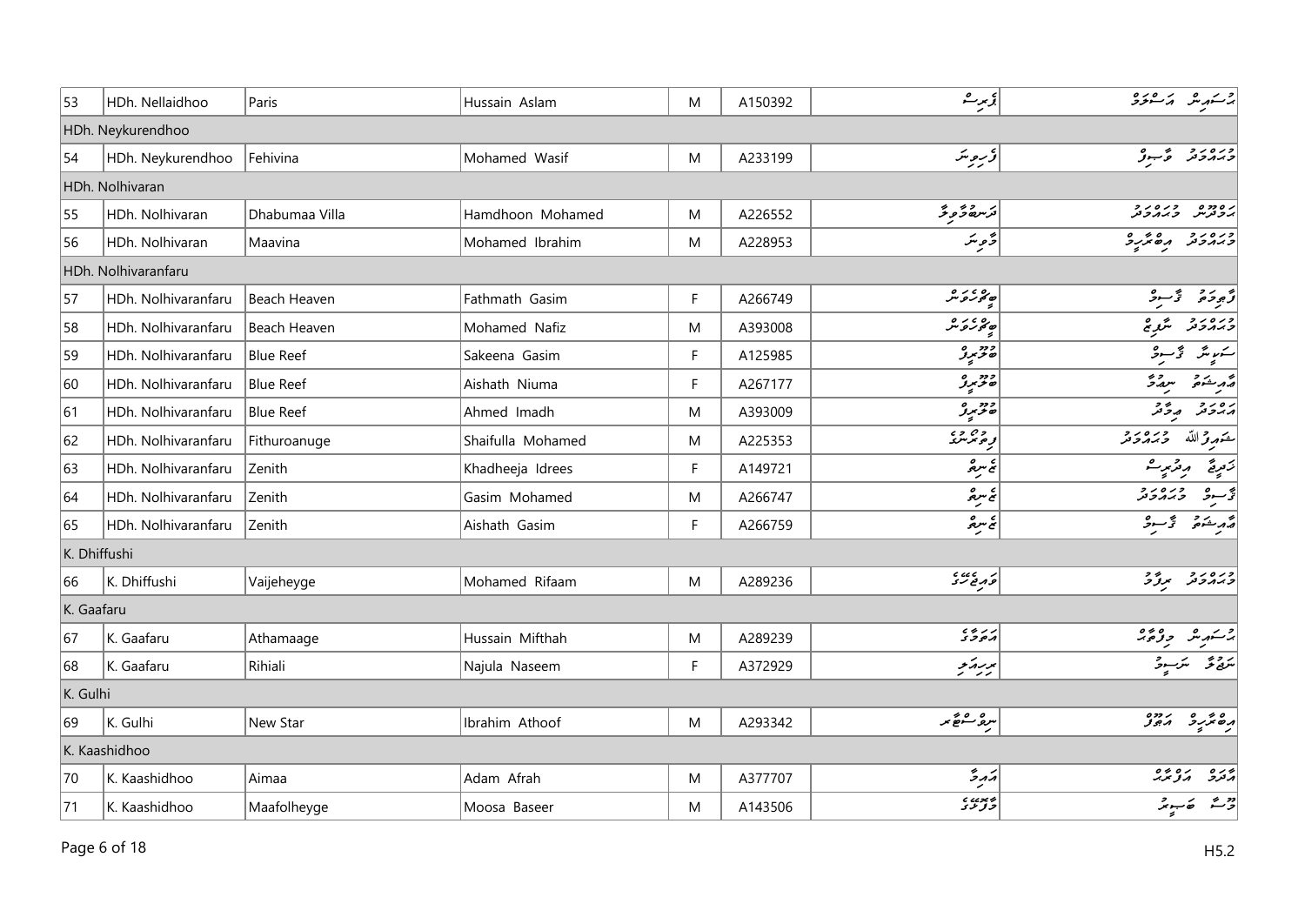| 72           | K. Kaashidhoo | Mala                    | Ali Rishwan         | ${\sf M}$ | A290396 | ىزى                                                     | ر<br>مۇستىر بىر شەھ                                                                                                                                                                                                                                                                                                              |
|--------------|---------------|-------------------------|---------------------|-----------|---------|---------------------------------------------------------|----------------------------------------------------------------------------------------------------------------------------------------------------------------------------------------------------------------------------------------------------------------------------------------------------------------------------------|
| 73           | K. Kaashidhoo | Meenaz                  | Ahmed Fazeel        | M         | A290778 | حريثره                                                  | دەرد تەنبەتى                                                                                                                                                                                                                                                                                                                     |
| 74           | K. Kaashidhoo | Nestal                  | Ahmed Hassaan       | ${\sf M}$ | A287243 | ىر <u>مەم</u> ئۇ                                        | رەرو رە مەر                                                                                                                                                                                                                                                                                                                      |
| 75           | K. Kaashidhoo | Shefran Valley          | Ibrahim Shakeeb     | ${\sf M}$ | A073226 | ر ، <i>و بر ه</i> ، <sub>و</sub>                        | رەئزىر شىرە                                                                                                                                                                                                                                                                                                                      |
|              | K. Thulusdhoo |                         |                     |           |         |                                                         |                                                                                                                                                                                                                                                                                                                                  |
| 76           | K. Thulusdhoo | <b>Bijilee Ufaa</b>     | Ali Rasheed         | ${\sf M}$ | A045407 | اھ بے موہر تو<br><u>سر</u> پر                           | أركمني المرتشوش                                                                                                                                                                                                                                                                                                                  |
| 77           | K. Thulusdhoo | Dhongaa                 | Mohamed Siyaah      | M         | A143113 | پو ه په                                                 |                                                                                                                                                                                                                                                                                                                                  |
| 78           | K. Thulusdhoo | Paris                   | Faruhaan Zareer     | M         | A212079 | وسمريثه                                                 | ز دوم په پر د                                                                                                                                                                                                                                                                                                                    |
| 79           | K. Thulusdhoo | Shemrock                | Mohamed Hameed      | ${\sf M}$ | A212140 | ره و بره<br>شور برنا                                    | כנסנב גבע<br>כגובנג גבע                                                                                                                                                                                                                                                                                                          |
| 80           | K. Thulusdhoo | <b>Style</b>            | Mohamed Shaam       | ${\sf M}$ | A290383 | سقطوعه                                                  | وره رو دره<br>وبرورو شگو                                                                                                                                                                                                                                                                                                         |
|              | L. Dhanbidhoo |                         |                     |           |         |                                                         |                                                                                                                                                                                                                                                                                                                                  |
| 81           | L. Dhanbidhoo | Hilihilaage             | Hawwa Rausa         | F         | A305833 | ارورودي<br><u>رور</u> ود                                | بره پر پر                                                                                                                                                                                                                                                                                                                        |
| L. Gan       |               |                         |                     |           |         |                                                         |                                                                                                                                                                                                                                                                                                                                  |
| 82           | L. Gan        | Thundi. Dhunfini Ufa    | Aishath Shifaza     | F         | A124853 |                                                         |                                                                                                                                                                                                                                                                                                                                  |
| 83           | L. Gan        | Thundi. Gahaakoalhi     | Anwar Ibrahim       | M         | A132684 | مۇسىز- قەشتىر سىدۇ.<br>مۇسىز- ئەنەمىر<br>مۇسىز- ئەنەمىر |                                                                                                                                                                                                                                                                                                                                  |
| 84           | L. Gan        | Thundi. Gulfaamu Manzil | Aminath Ahmed       | F         | A134528 | وسوم ووود ومره و                                        |                                                                                                                                                                                                                                                                                                                                  |
| 85           | L. Gan        | Thundi. Lily Villa      | Fathimath Zahidha   | F         | A134775 | ە<br>مەسىن مومومۇ                                       | قەدىقى ئى بەتتە                                                                                                                                                                                                                                                                                                                  |
| L. Isdhoo    |               |                         |                     |           |         |                                                         |                                                                                                                                                                                                                                                                                                                                  |
| 86           | L. Isdhoo     | Freepark                | Aishath Sahirath    | F         | A311081 | ژىپەرىمىدى                                              | ۇرىشى شرىرد                                                                                                                                                                                                                                                                                                                      |
|              | L. Maabaidhoo |                         |                     |           |         |                                                         |                                                                                                                                                                                                                                                                                                                                  |
| 87           | L. Maabaidhoo | Luxlin                  | Muawiyath Adam      | ${\sf M}$ | A134214 | ئەن شوپىر                                               | כלפולק העב                                                                                                                                                                                                                                                                                                                       |
| 88           | L. Maabaidhoo | Ufa                     | Abdullah Haseeb     | ${\sf M}$ | A128434 | دبج                                                     | مَدْهُ مَّدْ اللَّهُ مَ سِيقَ                                                                                                                                                                                                                                                                                                    |
| L. Maavah    |               |                         |                     |           |         |                                                         |                                                                                                                                                                                                                                                                                                                                  |
| 89           | L. Maavah     | Aakuri                  | Aayib Aboobakuru    | ${\sf M}$ | A377269 | رچمنو                                                   | 77777<br>أثرمرة                                                                                                                                                                                                                                                                                                                  |
| $ 90\rangle$ | L. Maavah     | Maimoo                  | Yousuf Areez        | ${\sf M}$ | A140284 | $\stackrel{37}{\phantom{1}5}$                           | $\begin{array}{ccc} 0 & 0 & 0 & 0 \\ 0 & 0 & 0 & 0 \\ 0 & 0 & 0 & 0 \\ 0 & 0 & 0 & 0 \\ 0 & 0 & 0 & 0 \\ 0 & 0 & 0 & 0 \\ 0 & 0 & 0 & 0 \\ 0 & 0 & 0 & 0 \\ 0 & 0 & 0 & 0 \\ 0 & 0 & 0 & 0 \\ 0 & 0 & 0 & 0 \\ 0 & 0 & 0 & 0 \\ 0 & 0 & 0 & 0 & 0 \\ 0 & 0 & 0 & 0 & 0 \\ 0 & 0 & 0 & 0 & 0 \\ 0 & 0 & 0 & 0 & 0 \\ 0 & 0 & 0 &$ |
| 91           | L. Maavah     | Mansafa                 | Mariyam Abdul Gadir | F         | A313057 | ئە ھەسە <mark>ر</mark> ئ                                | נ סנים נפיפים בי                                                                                                                                                                                                                                                                                                                 |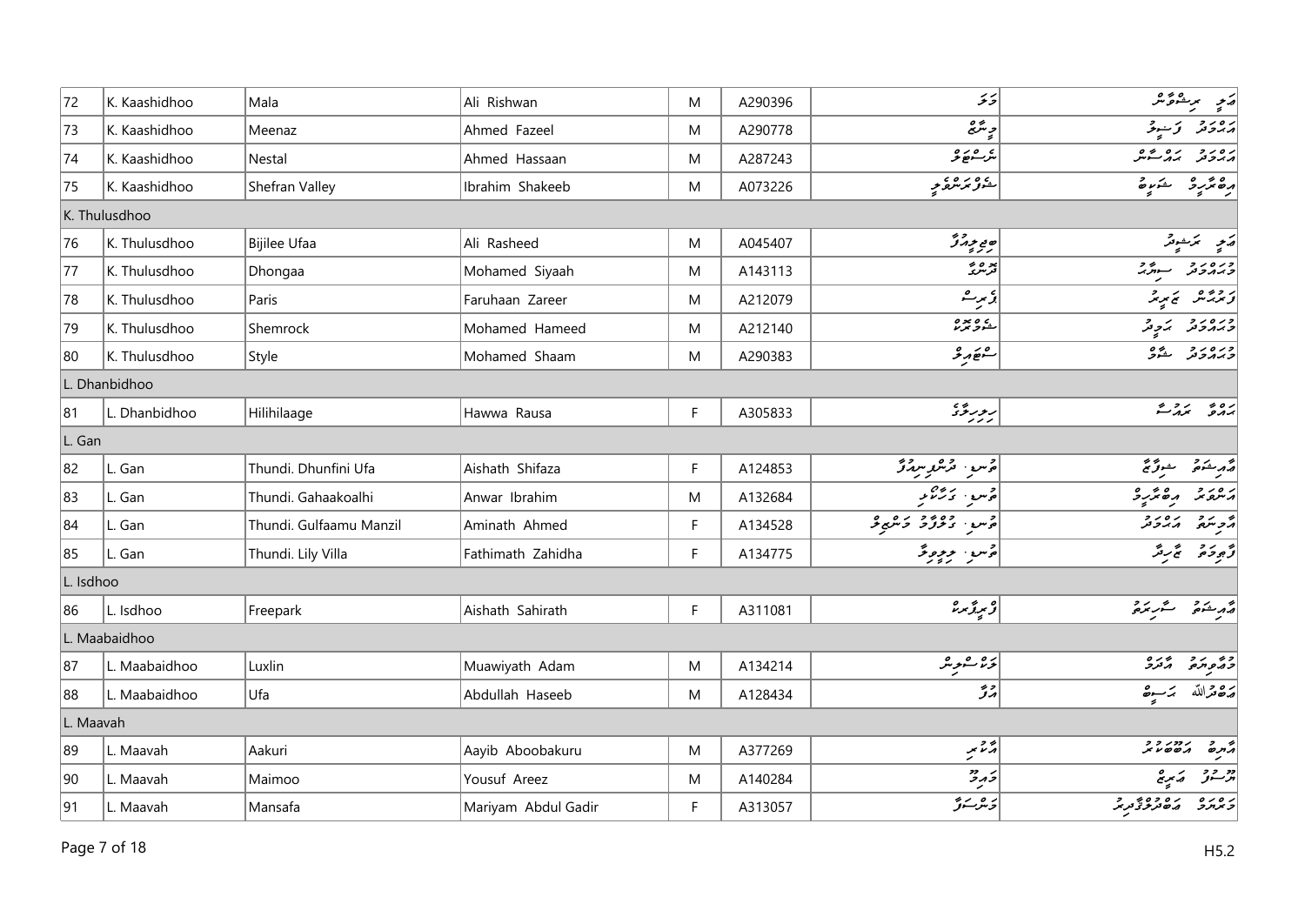| L. Mundoo   |                    |                         |                              |   |         |                            |                                                |
|-------------|--------------------|-------------------------|------------------------------|---|---------|----------------------------|------------------------------------------------|
| 92          | L. Mundoo          | Seven Star              | Hussain Nashid               | M | A134536 | ے ، مرد ع                  | برسكور مرشوتر                                  |
|             | Lh. Hinnavaru      |                         |                              |   |         |                            |                                                |
| 93          | Lh. Hinnavaru      | Coupon Villa            | Mohamed Moosa                | M | A215611 | پېژ مر <sub>عب</sub> و مخه | وره دو دور                                     |
| 94          | Lh. Hinnavaru      | Cradle                  | Mohamed Aflah                | M | A281620 | ه ، ه ه<br>پرې م           | כנסנכ נספס<br>כממכת הנבמ                       |
|             | Lh. Kurendhoo      |                         |                              |   |         |                            |                                                |
| 95          | Lh. Kurendhoo      | Happy Light             | <b>Mohamed Risfaz Idrees</b> | M | A214851 | تحجي بخرم هج               | ورەرو برسۇنج مەرىپە                            |
| Lh. Naifaru |                    |                         |                              |   |         |                            |                                                |
| 96          | Lh. Naifaru        | Ranhaaruge              | Abdulla Mansoor              | M | A152383 | ر ه بر د ،<br>بر مرگ بری   | أرەقمەلله كەردور                               |
| 97          | Lh. Naifaru        | Reynige                 | Shaima Ali                   | F | A057947 | عجسرته                     | خنهری اړمي                                     |
| M. Muli     |                    |                         |                              |   |         |                            |                                                |
| 98          | M. Muli            | Benhaage                | Fathimath Afeefa             | F | A073479 | ړ ه پر <sup>ي</sup>        | رَّجْوَدَةُ صَوِرَّ                            |
| Male'       |                    |                         |                              |   |         |                            |                                                |
| 99          | Male'              | H. Mercury House Aage   | Mohamed Shiyam               | M | A048574 | ر په نوم پر در ۲۵۵ و       | ورەر د شەرگە<br><i>دىدە</i> دىر شەر <i>گ</i> ە |
| 100         | Male'              | Ma. Cherry Park         | Mariyam Asifa Hassan         | E | A052754 | در گورگر گر                | גינים היית גבית                                |
|             | N. Kendhikulhudhoo |                         |                              |   |         |                            |                                                |
| 101         | N. Kendhikulhudhoo | Kendhikolhu. Heero      | Ahmed Wajeeh                 | M | A205094 | ع سرمریز کی اس میں<br>م    | رەرد كەرد                                      |
| 102         | N. Kendhikulhudhoo | Kendhikolhu. White Rose | Mohamed Simal                | M | A207487 |                            |                                                |
| 103         | N. Kendhikulhudhoo | Kulhudhoo. Madheena     | Aminath Ramna                | F | A208085 | ءوور    ئورىگر             | أأوسكة الروائر                                 |
| 104         | N. Kendhikulhudhoo | Kulhudhoo. Roazee Villa | Ahmed Nabeel                 | M | A207764 | ر دود.<br>عرفر گرم دیگر    | رەرو شھۇ                                       |
| N. Lhohi    |                    |                         |                              |   |         |                            |                                                |
| 105         | N. Lhohi           | Fenfiyaazge             | Ahmed Shakir                 | M | A074017 | ې ه <sub>رم</sub> وړې      | دەرو ئىرو                                      |
|             | N. Velidhoo        |                         |                              |   |         |                            |                                                |
| 106         | N. Velidhoo        | Beach Heaven            | Fazzan Musthafa              | M | A201588 | پەنزىر ق                   | رەپ د دەرپ<br>زېرىش دىبوتى                     |
| 107         | N. Velidhoo        | Nisaathu                | Ali Nashiu                   | M | A206905 | اسريحيح                    | أقدمي المتنجية                                 |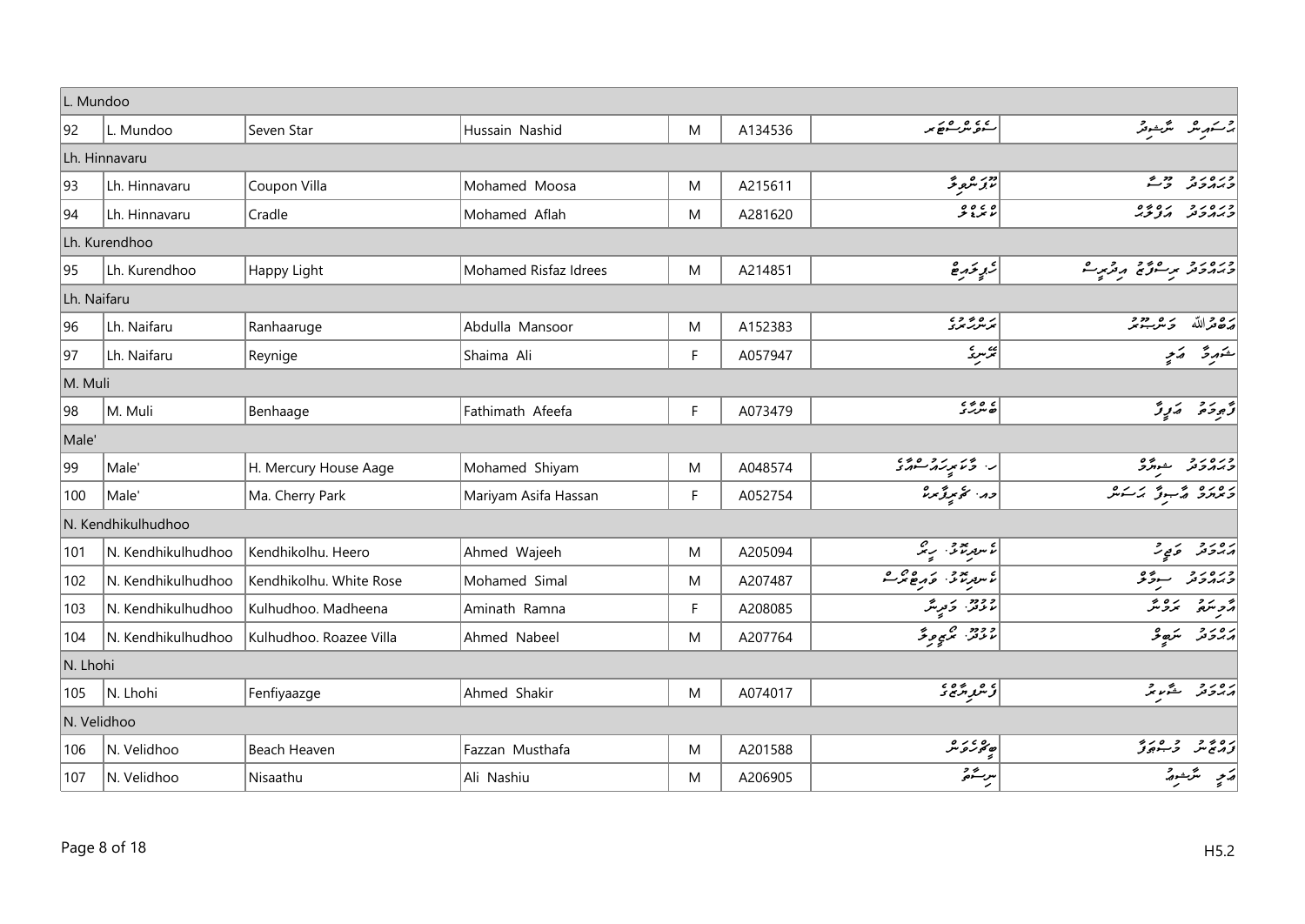|            | R. Kandholhudhoo |                 |                      |           |         |                                   |                                               |
|------------|------------------|-----------------|----------------------|-----------|---------|-----------------------------------|-----------------------------------------------|
| 108        | R. Kandholhudhoo | Janthari        | Ahmed Samaah         | M         | A241032 | ئے سرچ پر                         | رەرو سەرو                                     |
|            | R. Maduvvari     |                 |                      |           |         |                                   |                                               |
| 109        | R. Maduvvari     | Finifenmaage    | Moonisa Mohamed      | F         | A080746 | ار سرو مرد و در د                 |                                               |
| 110        | R. Maduvvari     | Gahaa           | Hussain Shafiu       | M         | A256816 | ىرچ                               | מת היי בגופנים<br>בתה בגופנים<br>בהונים בינום |
|            | R. Ungoofaaru    |                 |                      |           |         |                                   |                                               |
| 111        | R. Ungoofaaru    | Ranfaru         | Ahmed Fuad           | M         | A239407 | ىر ھەر جە                         | رەر دەر                                       |
|            | R. Vaadhoo       |                 |                      |           |         |                                   |                                               |
| 112        | R. Vaadhoo       | Athiree Aage    | Nazira Abdul Baree   | F         | A156505 | پر مورژ د<br>  پر مورژ د          | شهر مەمدىق بر                                 |
| S. Feydhoo |                  |                 |                      |           |         |                                   |                                               |
| 113        | S. Feydhoo       | Saaniyaa        | Ahmed Najeeb         | ${\sf M}$ | A016219 | سەّسرىد                           | رەر ئىرىمى ئە                                 |
| 114        | S. Feydhoo       | Sun Shine       | Ibrahim Aneel        | ${\sf M}$ | A294329 | سەنى <i>رىدى</i> رىش              |                                               |
|            | S. Hithadhoo     |                 |                      |           |         |                                   |                                               |
| 115        | S. Hithadhoo     | Aprilge         | Mohamed Nisham       | M         | A166557 | پروسوچ                            | ورەرو سرشگو<br><mark>وبەرونە س</mark> رشگو    |
| 116        | S. Hithadhoo     | Aviary          | Ali Saamy Waheed     | M         | A291755 | وكحرو تميم                        | پر په سنگنې توکيږ تر                          |
| 117        | S. Hithadhoo     | Baraabaruge     | Abdulla Ibrahim      | M         | A295107 | ر پور و ،<br>ت <i>ه بو</i> نه بود | أرەقماللە مەھمگەي                             |
| 118        | S. Hithadhoo     | Binmatheege     | Afrah Rafeeu         | M         | A323426 | ھ مرد مو<br>پر                    | أروعه ترويم                                   |
| 119        | S. Hithadhoo     | Camy            | Ahmed Naween         | M         | A021393 | ء<br>موج                          | أرور و سكوپى                                  |
| 120        | S. Hithadhoo     | Comfy Cabin     | Ahmed Faaidh Ali     | M         | A276703 | پروړ ئومبر                        | أبروج ومردته أيمي                             |
| 121        | S. Hithadhoo     | Dheevaaru Villa | Maadhih Hassan Ahmed | M         | A308794 | ىرە ئەرە ئە                       | وتمرج بمسكس مدوور                             |
| 122        | S. Hithadhoo     | Dheylige        | Hussain Didi         | M         | A084425 | ەر<br>قرىرى                       | پر سەمە بىر <sub>قىرى</sub> ر                 |
| 123        | S. Hithadhoo     | Fehivina        | Thalaal Ahmed        | M         | A278460 | ۇ <sub>مرحو</sub> مىگە            | ر ده در در در د                               |
| 124        | S. Hithadhoo     | Fiyaamaage      | Ali Shameel Shareef  | M         | A293867 | و پژڅ <sup>ي</sup>                | ړَر د د د د د د                               |
| 125        | S. Hithadhoo     | Golf            | Ali Shihab           | M         | A033538 | بره ه<br>د <del>گر</del> ن        | ر<br>درم شرگره<br>در                          |
| 126        | S. Hithadhoo     | Gongaleege      | Mohamed Samih Saeed  | M         | A366617 | د مرند پر د                       |                                               |
| 127        | S. Hithadhoo     | Kashifashuvige  | Abdul Latheef        | M         | A019247 | ئەس <i>رىۇ ترە</i> پچ             | ر ە دەر چ                                     |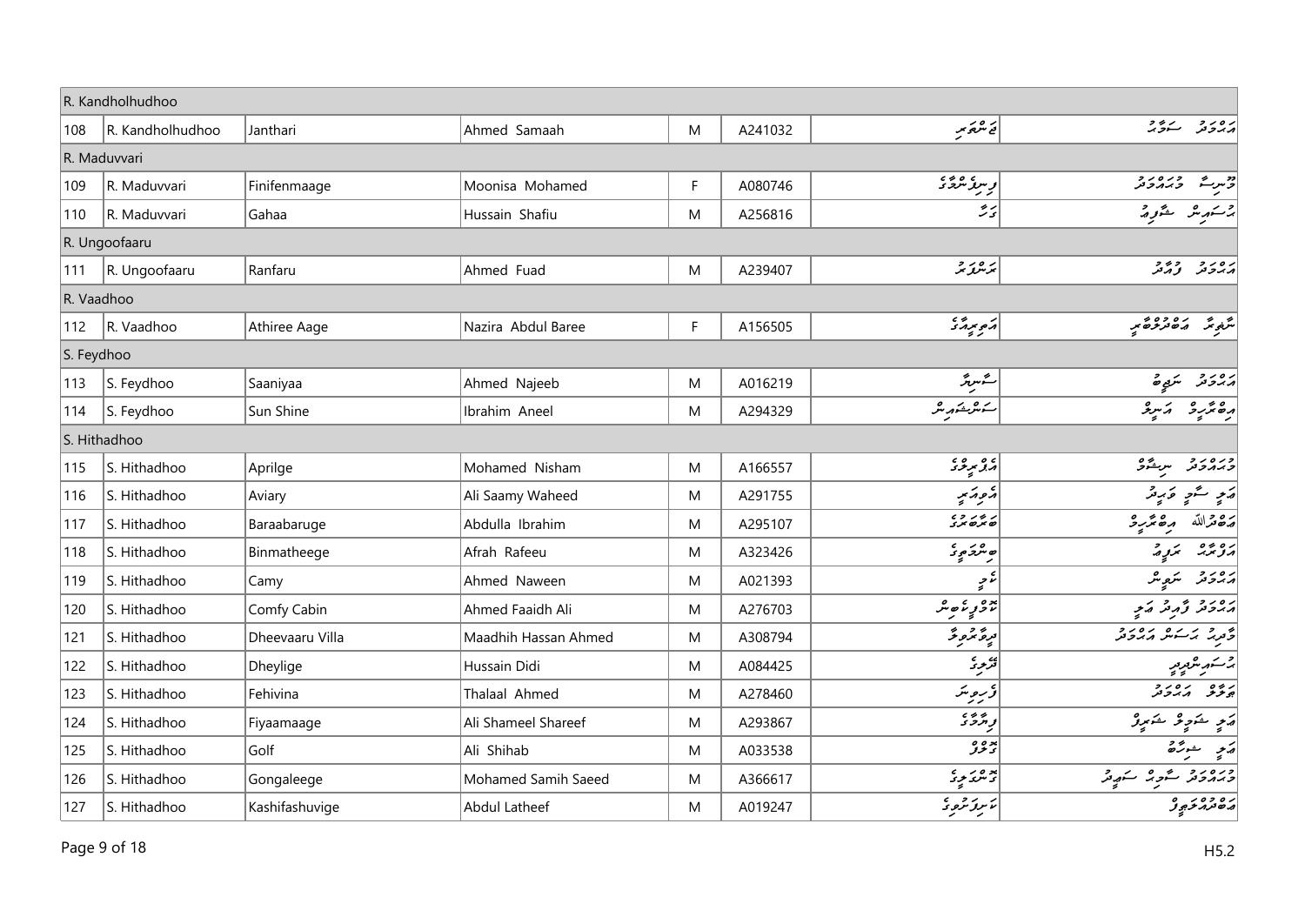| 128 | S. Hithadhoo                    | Kurikihilage           | Hussain Shihaab                | M           | A293094 | ر<br>سربر بریوی<br>سربر بر                                                            |                                                                                                         |
|-----|---------------------------------|------------------------|--------------------------------|-------------|---------|---------------------------------------------------------------------------------------|---------------------------------------------------------------------------------------------------------|
| 129 | S. Hithadhoo                    | Maafiya                | Ahmed Kishan Fahmee            | M           | A124844 | ژٌ پورتر                                                                              |                                                                                                         |
| 130 | S. Hithadhoo                    | Midhilimaage           | Rizham Razyn                   | M           | A291718 | ا د درود د ؟<br><u>د د د</u> د د                                                      |                                                                                                         |
| 131 | S. Hithadhoo                    | Misrugandhakoalhimaage | Azeez                          | M           | A018832 | ە دەرىرە دەر<br>دىبەيرى سەركا لارى                                                    | $\overset{o}{\varepsilon}$ g sa                                                                         |
| 132 | S. Hithadhoo                    | Naam                   | Hassan Inaaz                   | M           | A308520 | سرچ                                                                                   | برسكش مرشع                                                                                              |
| 133 | S. Hithadhoo                    | Nooraaneemaage         | Hassan Jameel                  | M           | A100310 | دو د ده ده<br>سرپرسرد د                                                               | أيُرْسَدُ فَيَحْوِمُ                                                                                    |
| 134 | S. Hithadhoo                    | Ranmahi                | Ahmed Abdulla                  | M           | A308621 | برجر تر                                                                               | بره برو بره درالله                                                                                      |
| 135 | S. Hithadhoo                    | Saveyraa               | Hussain Shamih                 | M           | A393769 | ر ، ، . »<br>سنوح س                                                                   | يرسكريش المشرور                                                                                         |
| 136 | S. Hithadhoo                    | Uthuruge               | Abdullah Ansar                 | M           | A301792 | د د د د<br>مرح برد                                                                    | رەقراللە مەشرىكى                                                                                        |
| 137 | S. Hithadhoo                    | Vashagulimaage         | Ahmed Mufeed                   | M           | A123025 | ر رو د و <sup>ه</sup> وی                                                              | دەر د دېد                                                                                               |
| 138 | S. Hithadhoo                    | Veyleege               | Ibrahim Jinan                  | M           | A295248 | اءِ موبر<br>ح                                                                         | رەتمەر ئوش                                                                                              |
|     | S. Maradhoo                     |                        |                                |             |         |                                                                                       |                                                                                                         |
| 139 | S. Maradhoo                     | Mathivaru              | Hassan Ahsaan                  | M           | A278163 | دَ موءَ مَدْ                                                                          | ىر كەش كەر بۇ ئەسىر                                                                                     |
| 140 | S. Maradhoo                     | West Beach             | Seeniya Saeed                  | $\mathsf F$ | A048011 | $\mathcal{S}_{\varphi}$ $\stackrel{\scriptscriptstyle\circ}{\scriptscriptstyle\circ}$ |                                                                                                         |
|     | S. Maradhoo Feydhoo             |                        |                                |             |         |                                                                                       |                                                                                                         |
| 141 | S. Maradhoo Feydhoo Irudhashuge |                        | Aishath Fazleena               | F           | A016874 | ر ور و ،<br>مرتد ترد                                                                  | أقهر يشكم وتجمج بثر                                                                                     |
| 142 | S. Maradhoo Feydhoo Nooranmaage |                        | Mohamed Neesham Abdul<br>Gadir | M           | A281451 | دور ه و »<br>سرپرسرچ ی                                                                | 2007 - مرد 2009 - 2019 - 2019 - 2019 - 2019 - 20<br>2010 - 2019 - 2019 - 2019 - 2019 - 2019 - 2019 - 20 |
| 143 | S. Maradhoo Feydhoo Sosun Villa |                        | Aminath Zaiba Fiyaz            | F           | A272906 | <u>ش ئەشرو ئى</u>                                                                     | مُرْدِسَمَ يَمْدِهُ وِمُرْتْ                                                                            |
|     | Sh. Funadhoo                    |                        |                                |             |         |                                                                                       |                                                                                                         |
| 144 | Sh. Funadhoo                    | Janbumaage             | Mohamed Hussain                | M           | A147323 | ر ه د و و ،<br>تع سرچ تر ی                                                            | ورەرو چەرش                                                                                              |
| 145 | Sh. Funadhoo                    | Niyaama                | Mariyam Rahma                  | F           | A039677 | سرپڑی                                                                                 | 2010 2010                                                                                               |
| 146 | Sh. Funadhoo                    | Niyaama                | Aminath Usman                  | F.          | A322331 | سردر                                                                                  | و ده ده وه ده و د                                                                                       |
|     | Sh. Lhaimagu                    |                        |                                |             |         |                                                                                       |                                                                                                         |
| 147 | Sh. Lhaimagu                    | Boduge                 | Mohamed Mujthaba               | M           | A058492 | پر و م<br>ن و ک                                                                       | و ر ه ر د<br><i>و بر</i> پر تر<br>و ه بر ځ<br>تر تو ځ                                                   |
| 148 | Sh. Lhaimagu                    | Meenaaz                | Ruqiyya Naeem                  | F           | A260879 | جریٹرچ                                                                                | برتومه شمرو                                                                                             |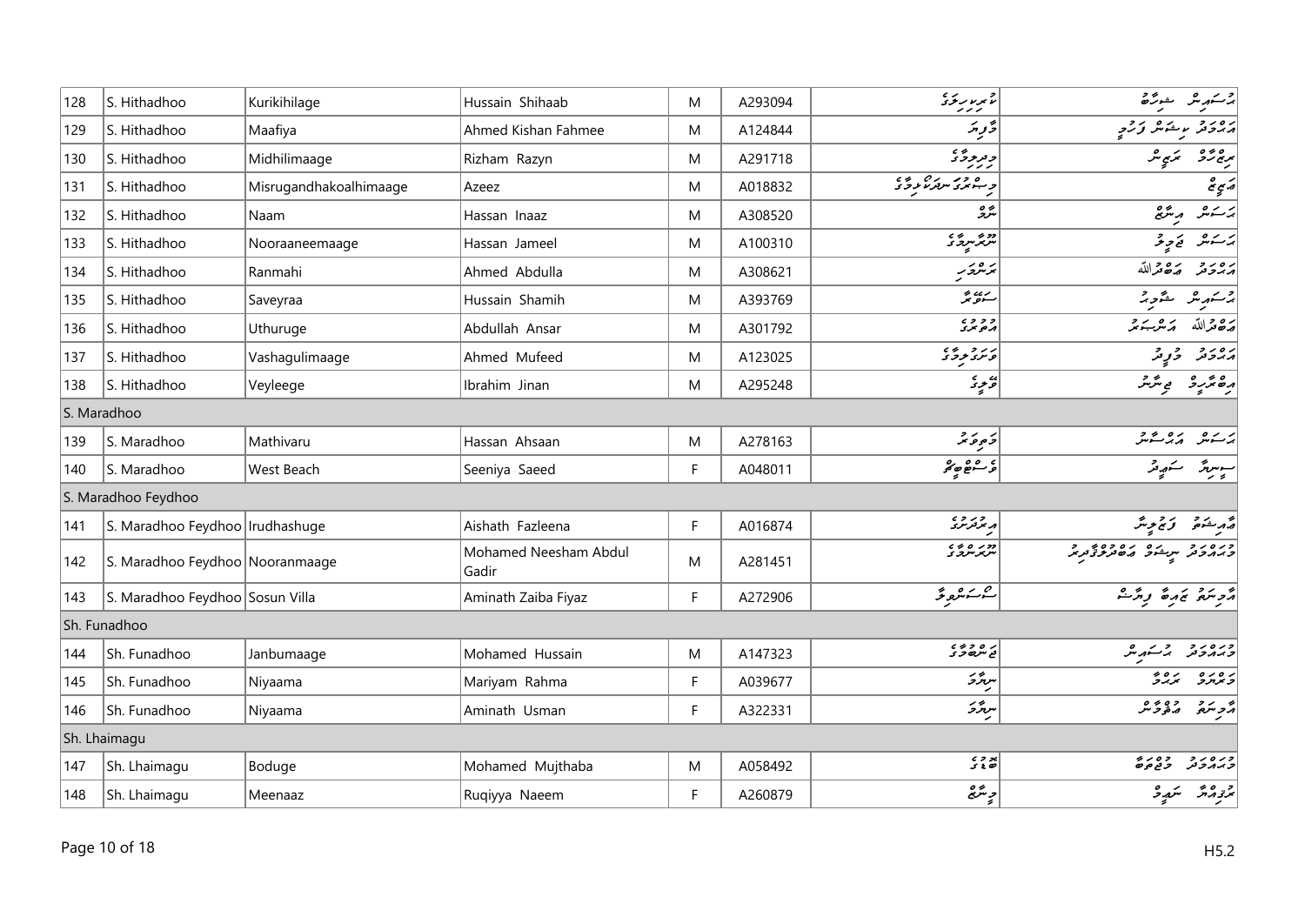|             | Sh. Maaungoodhoo |              |                    |   |         |                                  |                                           |
|-------------|------------------|--------------|--------------------|---|---------|----------------------------------|-------------------------------------------|
| 149         | Sh. Maaungoodhoo | Uthuruge     | Fathimath Seereena | F | A265032 | د د د ،<br>  پره مرد             | اؤُ جوحر و<br>سىدىدىگە<br>ئەنبۇ           |
|             | Sh. Milandhoo    |              |                    |   |         |                                  |                                           |
| 150         | Sh. Milandhoo    | Beach Villa  | Ali Jaleel         | M | A320461 | حەمح عرقى                        | ړَ په دَ پِر د                            |
| 151         | Sh. Milandhoo    | Musthareege  | Mohamed Naseem     | M | A320470 | ژ_ھوپر ء<br>  ژ_ھوپر ء           | وره رو په پرسول                           |
| 152         | Sh. Milandhoo    | Revenue      | Ibrahim Shameem    | M | A320238 | ے بے سرگر<br>محرک <i>ی س</i> رگر | ا پرځه تر په د<br>ستكور                   |
|             | Sh. Noomaraa     |              |                    |   |         |                                  |                                           |
| 153         | Sh. Noomaraa     | Ridham       | Mohamed Ageel      | M | A325054 | برترو                            | دره رو پر دی                              |
|             | Th. Guraidhoo    |              |                    |   |         |                                  |                                           |
| 154         | Th. Guraidhoo    | Fini Roalhi  | Fathimath Zahiya   | F | A104163 | و سرچرمهِ                        | في برو و محر محمد محمد المحمد             |
|             | Th. Omadhoo      |              |                    |   |         |                                  |                                           |
| 155         | Th. Omadhoo      | Green Villa  | Rifath Abdulla     | M | A151565 | دىمەيىتىموقە                     | صصرالله<br>بر د د د<br>بر تر <i>م</i> ر و |
| V. Felidhoo |                  |              |                    |   |         |                                  |                                           |
| 156         | V. Felidhoo      | Green House  | Aminath Thasleema  | F | A252091 | ه په <i>۱۶۷۴ و</i>               | ە ئەسەبەر<br>ړ د سره                      |
| 157         | V. Felidhoo      | Keneree Hiya | Ali Riyaz          | M | A055414 | ئەمىز پەرىتر<br>سىسىمە           | اړمو مرمر شو                              |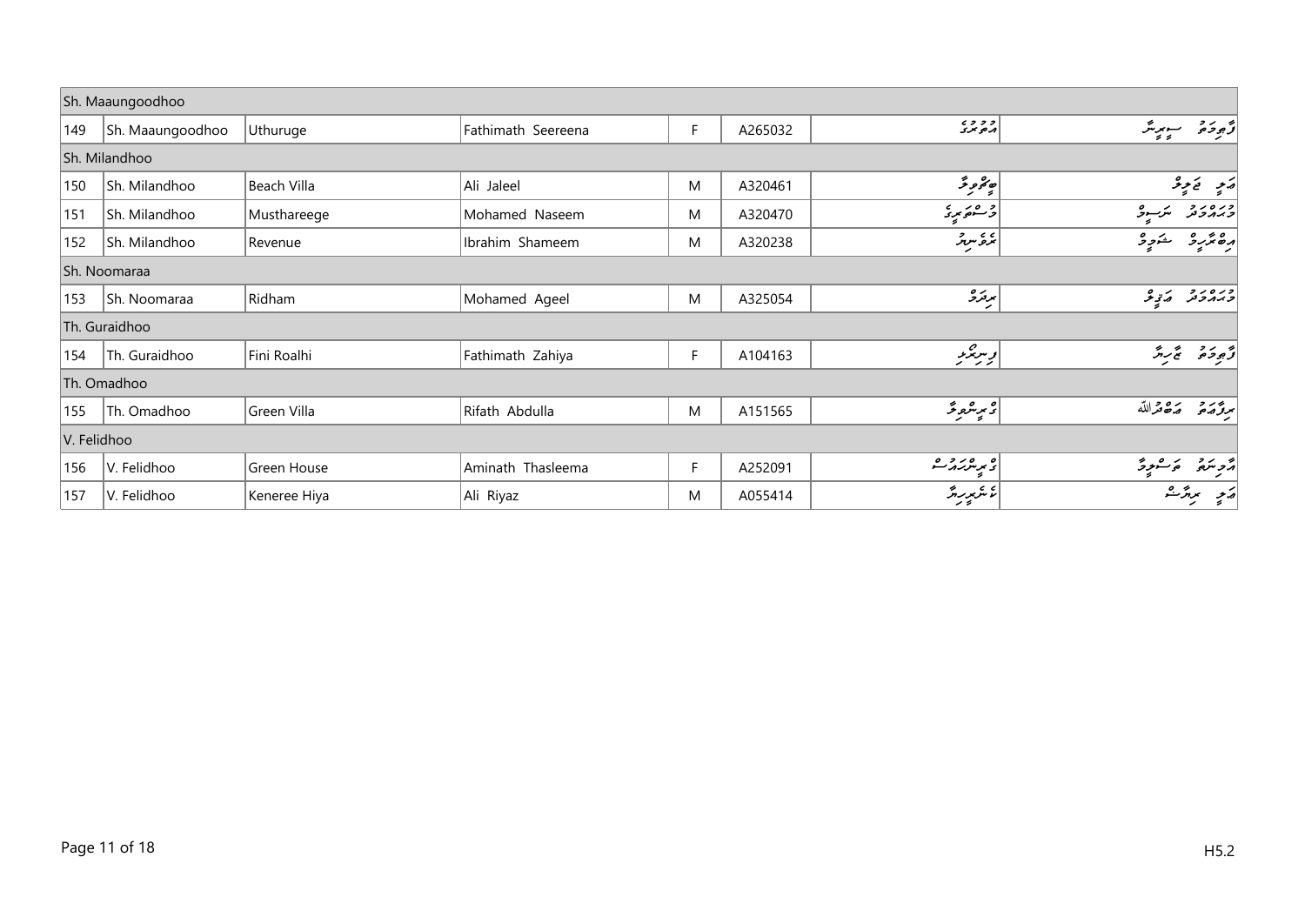## *w7qAn8m? sCw7mRo>u; wEw7mRw;sBo<*

| ' مرمر | 'يئرىثر: |
|--------|----------|
|        |          |
|        |          |
|        |          |

## *w7q9r@w7m> sCw7qHtFoFw7s; mAm=q7 w7qHtFoFw7s;*

| يئرمىش: | $^{\circ}$<br>. سر سر<br>$\cdot$ | $\circ$ $\sim$<br>-- | يئرمثر |
|---------|----------------------------------|----------------------|--------|
|         |                                  |                      |        |
|         |                                  |                      |        |
|         |                                  |                      |        |

| انترنثر: | $^{\circ}$ | يبرهر | $^{\circ}$<br>سرسر |
|----------|------------|-------|--------------------|
|          |            |       |                    |
|          |            |       |                    |
|          |            |       |                    |

| ىرتىر: | 。<br>سر سر | .,<br>مرسر |
|--------|------------|------------|
|        |            |            |
|        |            |            |
|        |            |            |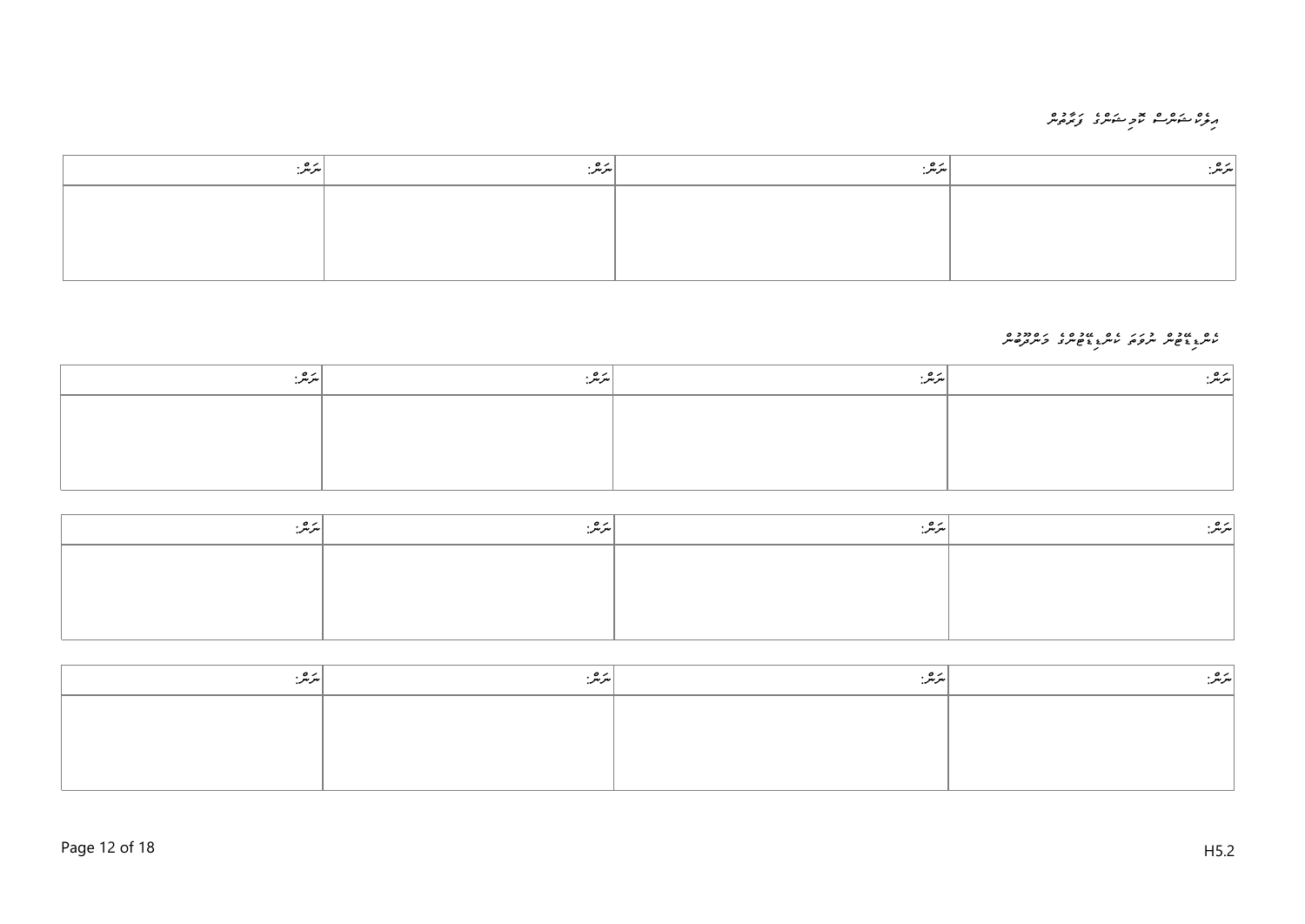| يزهر | $^{\circ}$ | ىئرىتر: |  |
|------|------------|---------|--|
|      |            |         |  |
|      |            |         |  |
|      |            |         |  |

| <sup>.</sup> سرسر. |  |
|--------------------|--|
|                    |  |
|                    |  |
|                    |  |

| ىئرىتر. | $\sim$ | ا بر هه. | لىرىش |
|---------|--------|----------|-------|
|         |        |          |       |
|         |        |          |       |
|         |        |          |       |

| 。<br>مرس. | $\overline{\phantom{a}}$<br>مر سر | يتريثر |
|-----------|-----------------------------------|--------|
|           |                                   |        |
|           |                                   |        |
|           |                                   |        |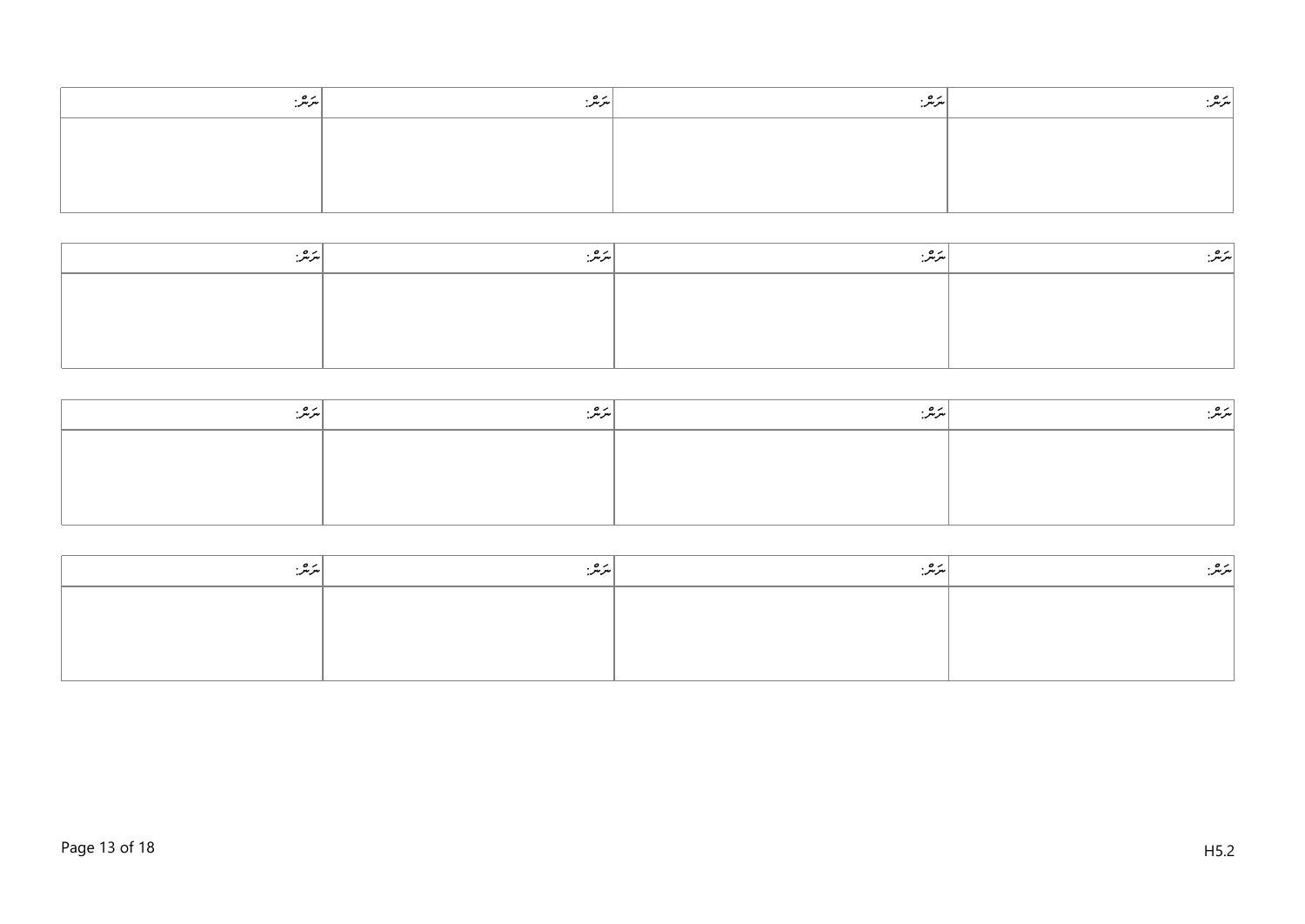| ير هو . | $\overline{\phantom{a}}$ | يرمر | اير هنه. |
|---------|--------------------------|------|----------|
|         |                          |      |          |
|         |                          |      |          |
|         |                          |      |          |

| ىر تىر: | $\circ$ $\sim$<br>" سرسر . | يبرحه | o . |
|---------|----------------------------|-------|-----|
|         |                            |       |     |
|         |                            |       |     |
|         |                            |       |     |

| انترنثر: | ر ه |  |
|----------|-----|--|
|          |     |  |
|          |     |  |
|          |     |  |

|  | . ه |
|--|-----|
|  |     |
|  |     |
|  |     |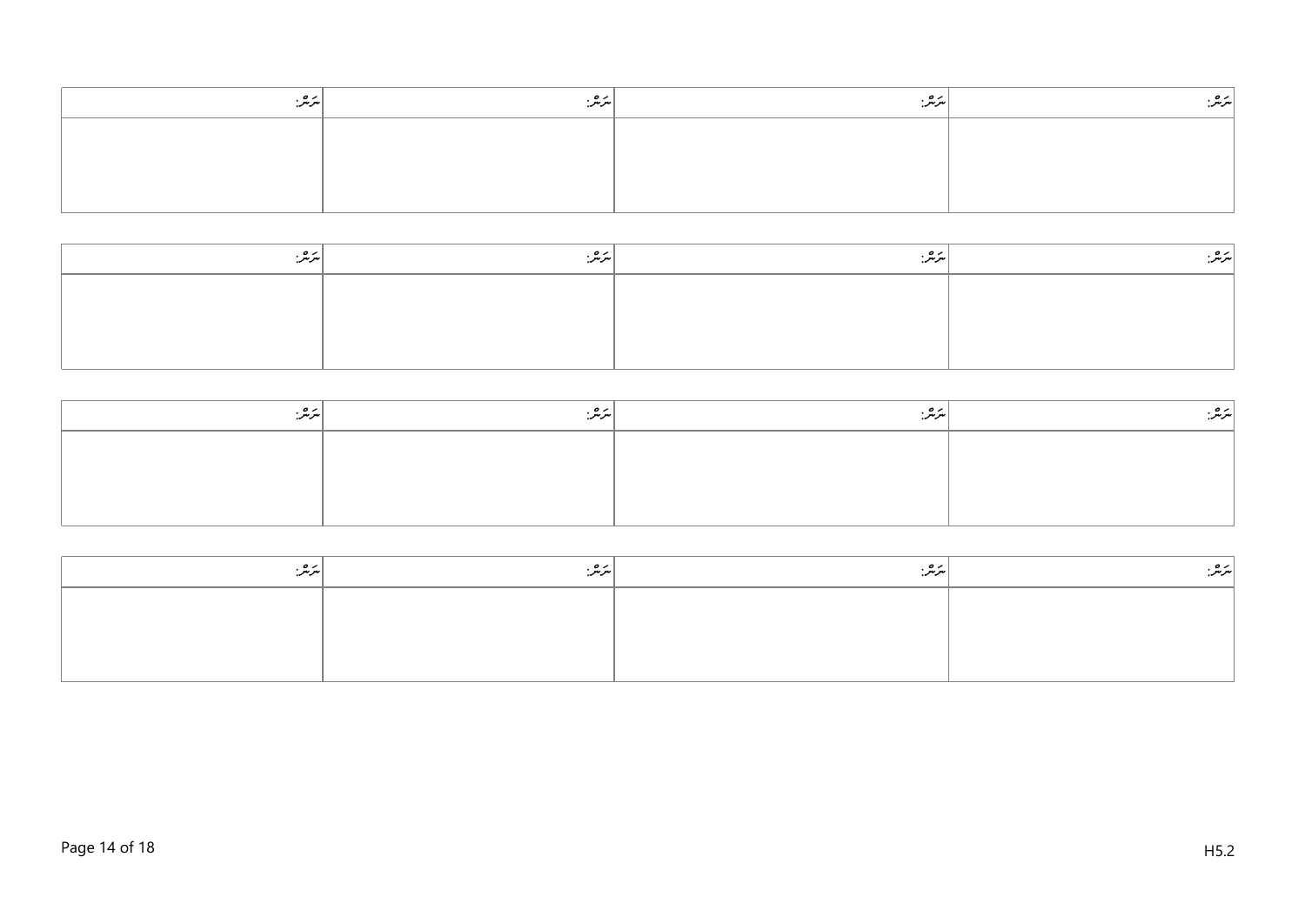| ير هو . | $\overline{\phantom{a}}$ | يرمر | اير هنه. |
|---------|--------------------------|------|----------|
|         |                          |      |          |
|         |                          |      |          |
|         |                          |      |          |

| ىر تىر: | $\circ$ $\sim$<br>" سرسر . | يبرحه | o . |
|---------|----------------------------|-------|-----|
|         |                            |       |     |
|         |                            |       |     |
|         |                            |       |     |

| 'تترنثر: | . .<br>يسمونس. |  |
|----------|----------------|--|
|          |                |  |
|          |                |  |
|          |                |  |

|  | . ه |
|--|-----|
|  |     |
|  |     |
|  |     |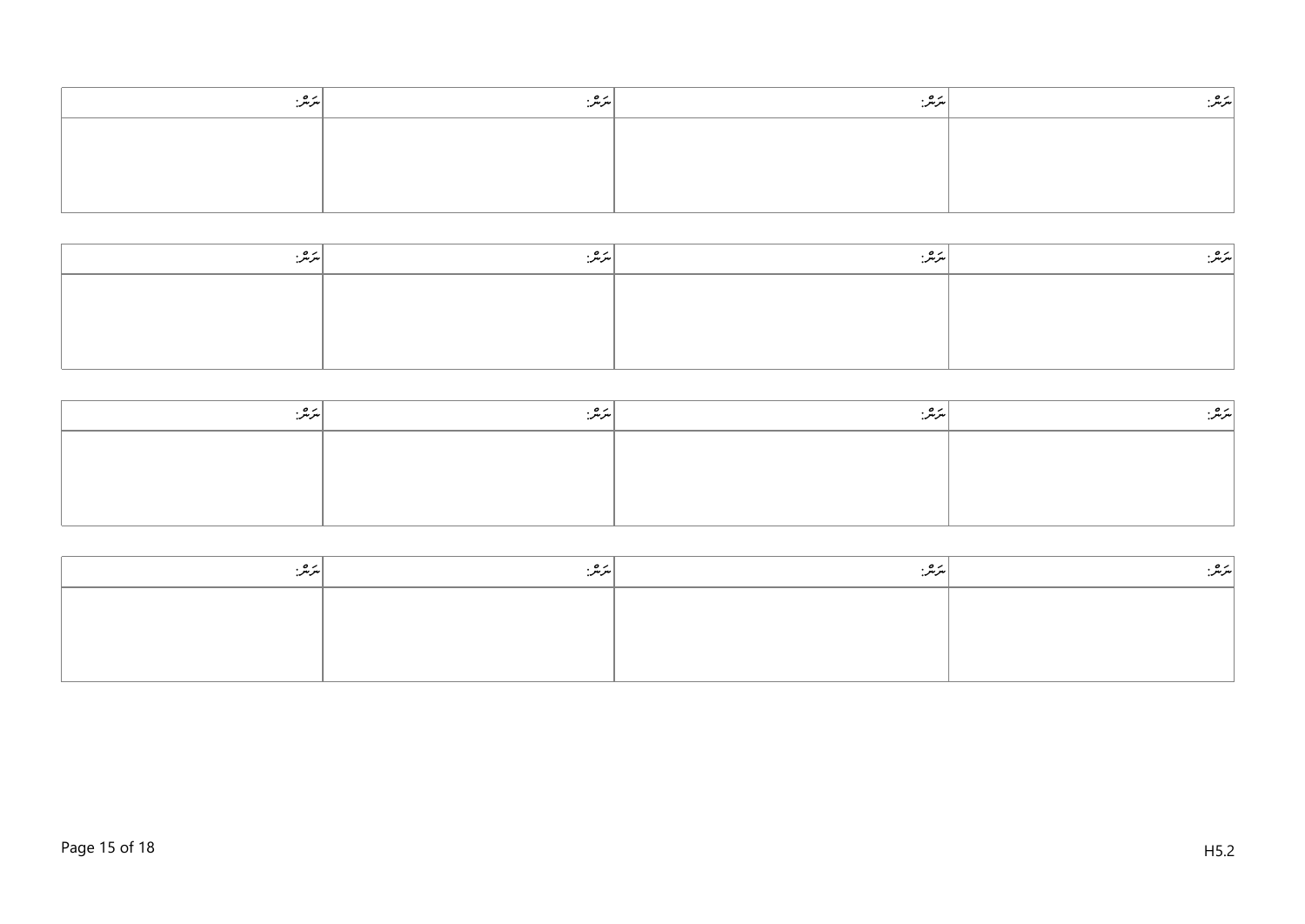| $\cdot$ | 。 | $\frac{\circ}{\cdot}$ | $\sim$<br>سرسر |
|---------|---|-----------------------|----------------|
|         |   |                       |                |
|         |   |                       |                |
|         |   |                       |                |

| يريثن | ' سرسر . |  |
|-------|----------|--|
|       |          |  |
|       |          |  |
|       |          |  |

| بر ه | . ه | $\sim$<br>سرسر |  |
|------|-----|----------------|--|
|      |     |                |  |
|      |     |                |  |
|      |     |                |  |

| 。<br>. س | ىرىىر |  |
|----------|-------|--|
|          |       |  |
|          |       |  |
|          |       |  |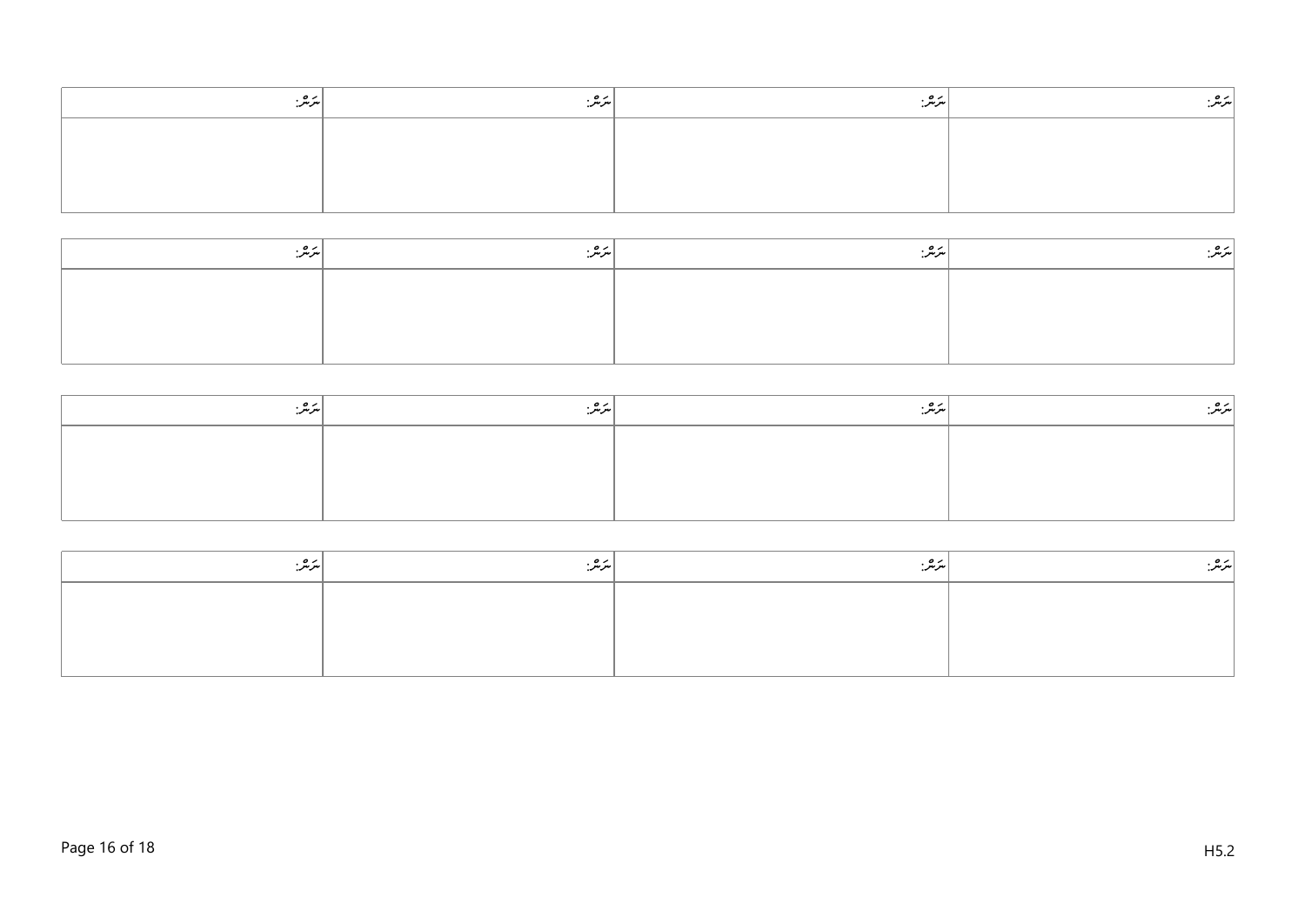| ير هو . | $\overline{\phantom{a}}$ | يرمر | اير هنه. |
|---------|--------------------------|------|----------|
|         |                          |      |          |
|         |                          |      |          |
|         |                          |      |          |

| ئىرتىر: | $\sim$<br>ا سرسر . | يئرمثر | o . |
|---------|--------------------|--------|-----|
|         |                    |        |     |
|         |                    |        |     |
|         |                    |        |     |

| 'تترنثر: | 。<br>,,,, |  |
|----------|-----------|--|
|          |           |  |
|          |           |  |
|          |           |  |

|  | . ه |
|--|-----|
|  |     |
|  |     |
|  |     |